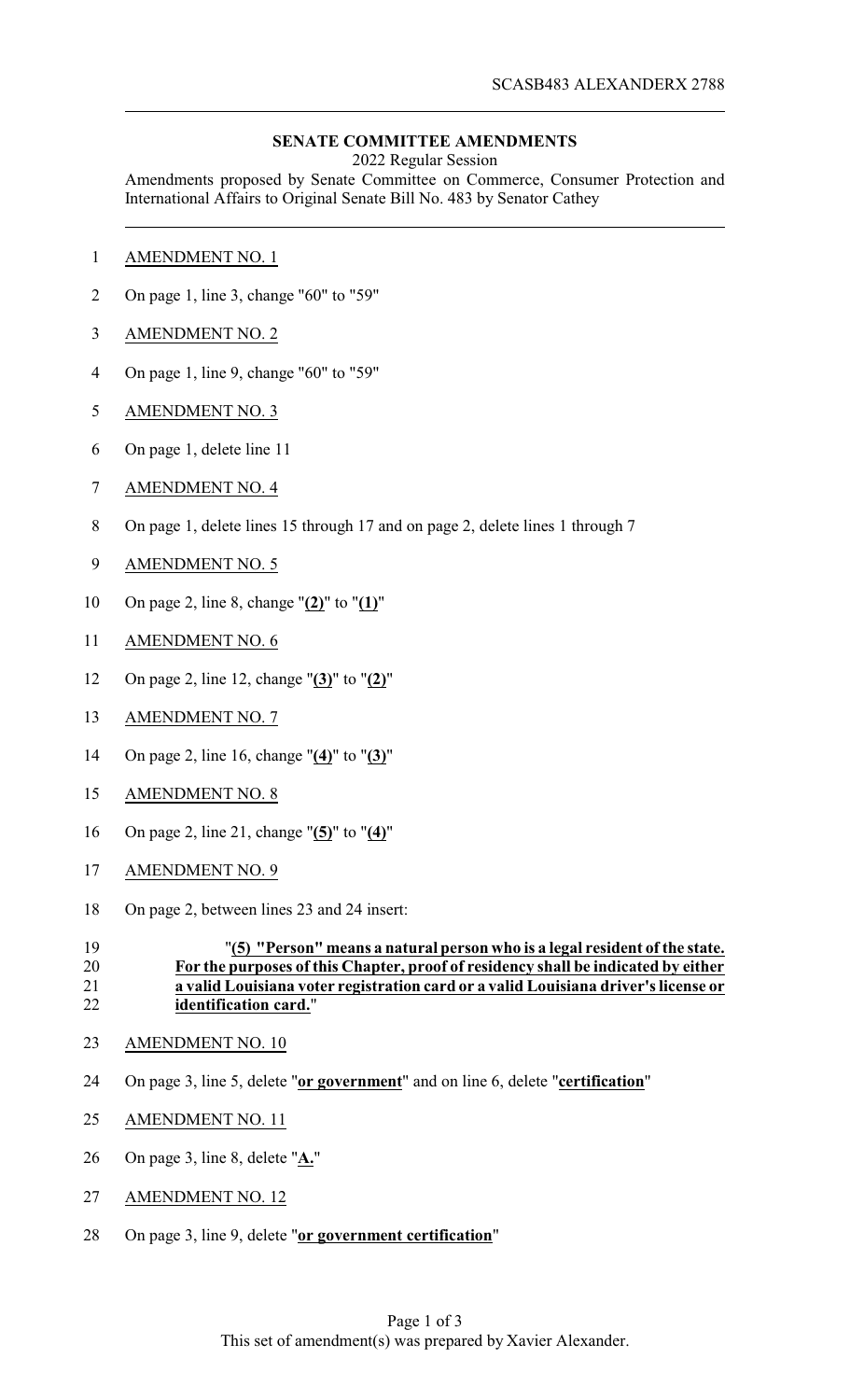- AMENDMENT NO. 13
- On page 3, at the end of line 11, delete "**or**" and on line 12, delete "**government certification**"
- AMENDMENT NO. 14
- On page 3, line 15, delete "**or government**" and on line 16, delete "**certification**"
- AMENDMENT NO. 15
- On page 3, line 24, delete "**or government certification**"
- AMENDMENT NO. 16
- On page 3, line 26, delete "**or government**" and on line 27, delete "**certification**"
- AMENDMENT NO. 17
- On page 3, delete line 29 and on page 4, delete lines 1 through 7 and insert the following:

## "**(8) The person does not have a complaint, allegation, or investigation pending before a board in another state which relates to unprofessional conduct 14 or an alleged crime.** The professional or occupational licensing board may<br>15 **coupled require**, when applicable, the applicant to furnish a signed affidavit or notarized **require, when applicable, the applicant to furnish a signed affidavit ornotarized letter from the other state board or certifying agency of the relevant jurisdiction confirming the applicant is in good standing.**"

- AMENDMENT NO. 18
- On page 4, delete lines 10 through 13
- AMENDMENT NO. 19
- On page 4, line 16, delete "**or government**" and on line 17, delete "**certification**"
- AMENDMENT NO. 20
- On page 4, line 20, delete "**or government certification**"
- AMENDMENT NO. 21
- On page 4, line 21, delete "**or government certification**"
- AMENDMENT NO. 22
- On page 4, line 25, change "**R.S. 37:3612**" to "**R.S. 37:52**"
- AMENDMENT NO. 23
- On page 4, line 28, delete "**or government**" and on line 29, delete "**certification**"
- AMENDMENT NO. 24
- On page 5, line 3, delete "**or government certification**"
- AMENDMENT NO. 25
- On page 5, line 4, delete "**or government**" and on line 5, delete "**certification**"